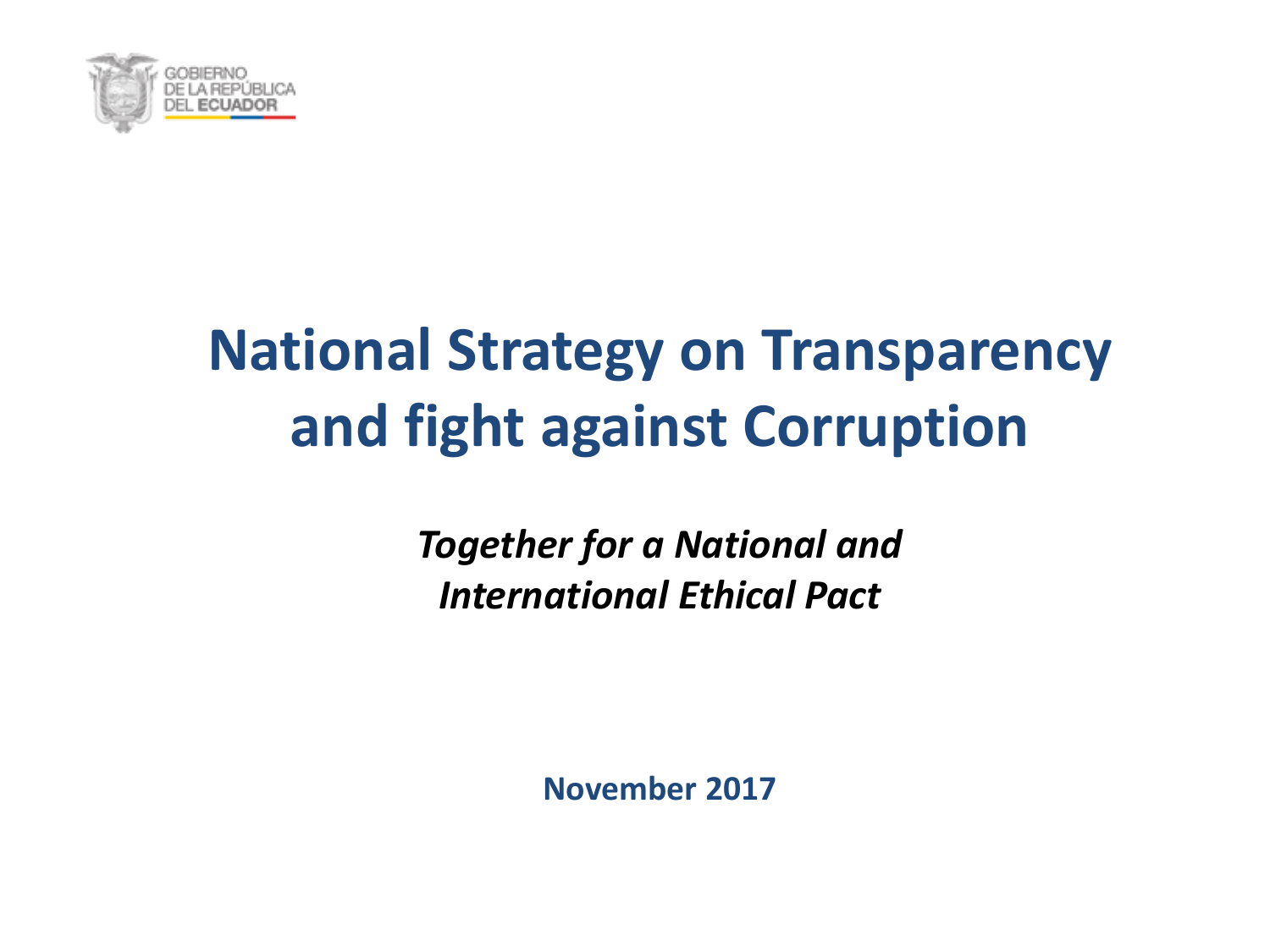**Bribery only generates annual costs of 1.5 to 2 trillon dollars, which means** 2% of world GDP.

**340 thousand millon dollars for taxes are evaded in Latin America. This means** 6,7% of regional GDP.

Corruption is a global phenomenon present in the public and private sector

**31,8% of Ecuadorean citizens consider corruption as the main burden when carrying out any sort of paperwork**

Fuentes: FMI, CEPAL, ENEMDU (2016)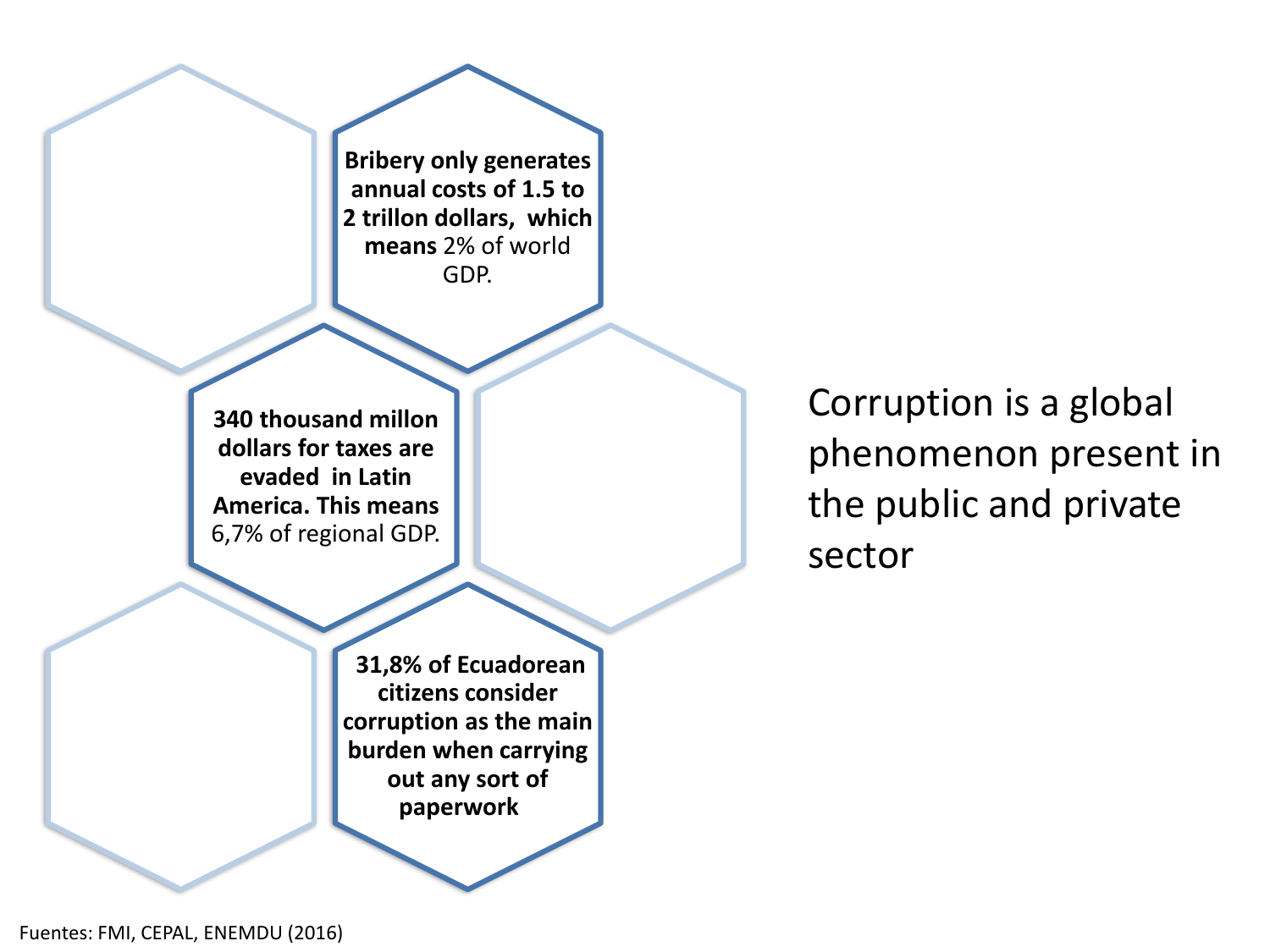### Instruments

Global Agenda for fiscal justice

National Development Plan 2017-2021

Strategy on Transparency and Fight against Corruption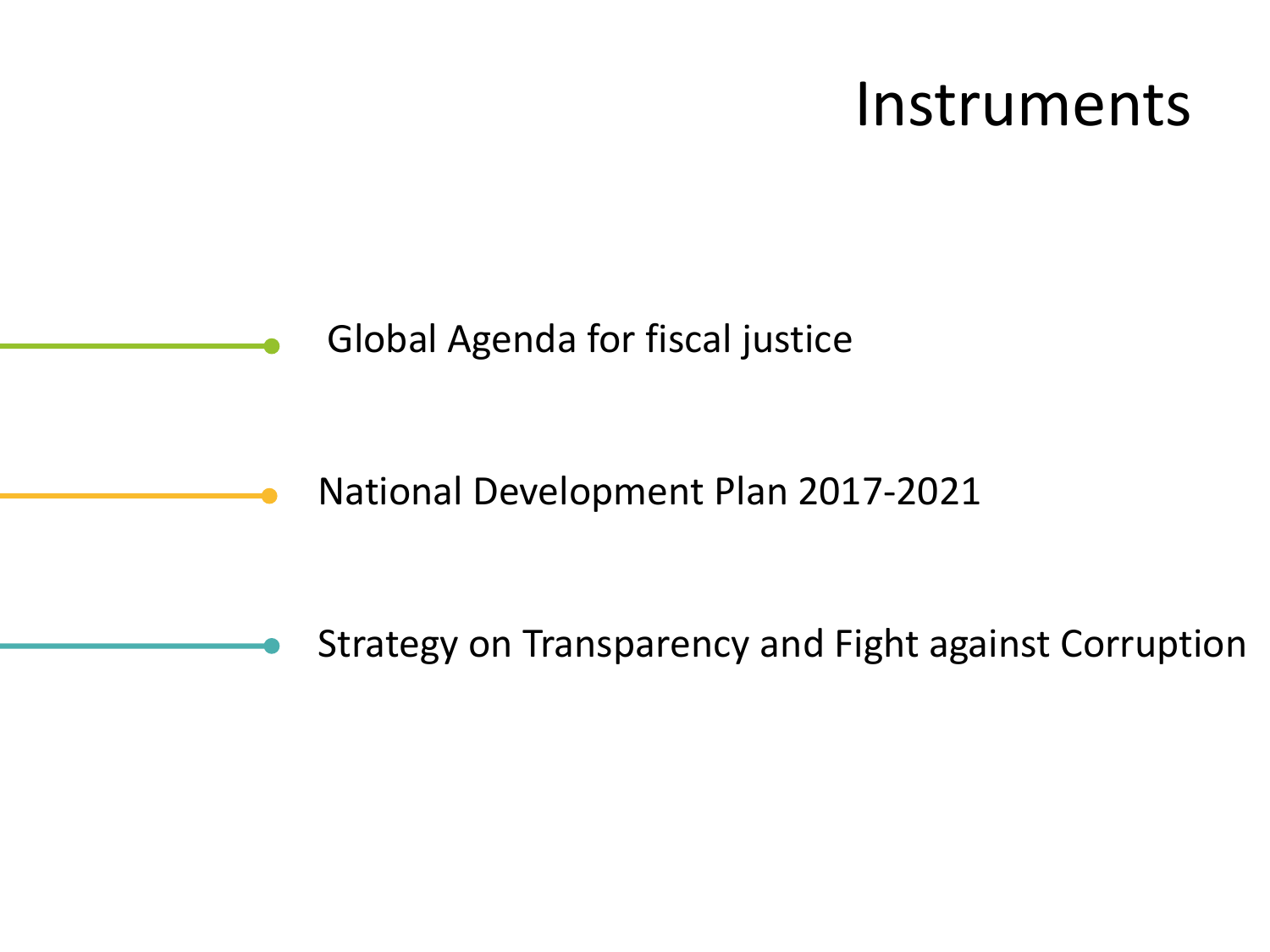# Global Agenda for Fiscal Justice

#### **International tax cooperation**

- Elimination and sanction of illicit financial flows
- Promotion of fair trade in all countries
- Creation of a United Nations body on tax issues
- System of transparency indicators

#### **Ecuador's Achievements**

- First country to consult its citizens about the negative impact of tax havens.
- Approval of the prohibition for popularly elected dignitaries and public servants to maintain assets or capitals in tax havens.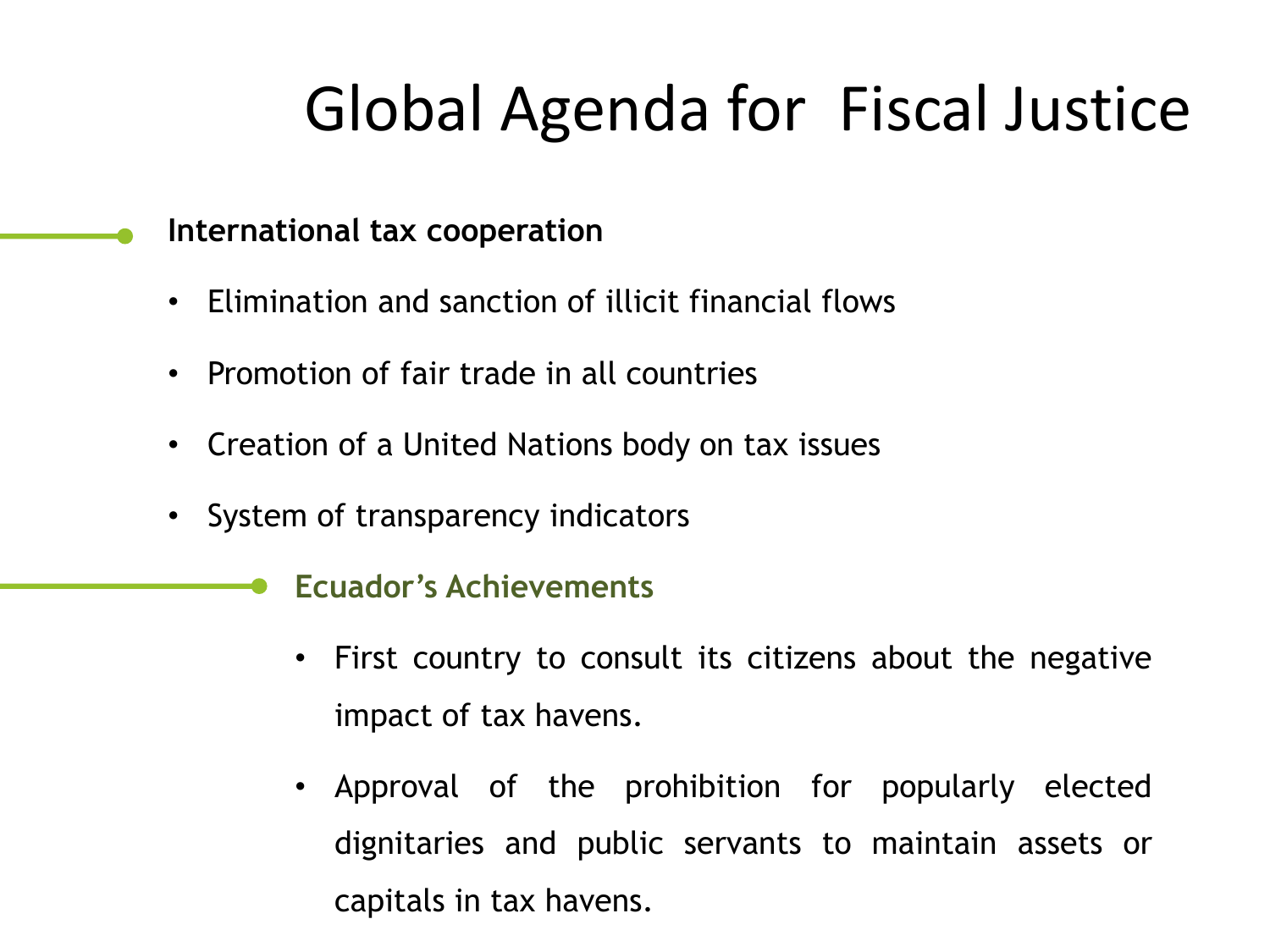### National Development Plan 2017-2021

- The Public Constitution establishes the duty of the State to guarantee its inhabitants to live in a democratic society free of corruption.
- The National Development Plan 2017-2021 establishes a specific axis to promote transparency and co-responsibility for a new social ethics paradigm through 6 policies:
	- 1. New social ethics based on dialogue and social justice.
	- 2. Transparency of public policies with more and improved information.
	- 3. Interest of conflict prevention in public procurement.
	- 4. Improvement of processes for the detection and prosecution of crimes.
	- 5. International Ethical Pact.
	- 6. Transparency in private and public sector and popular and solidary sector.